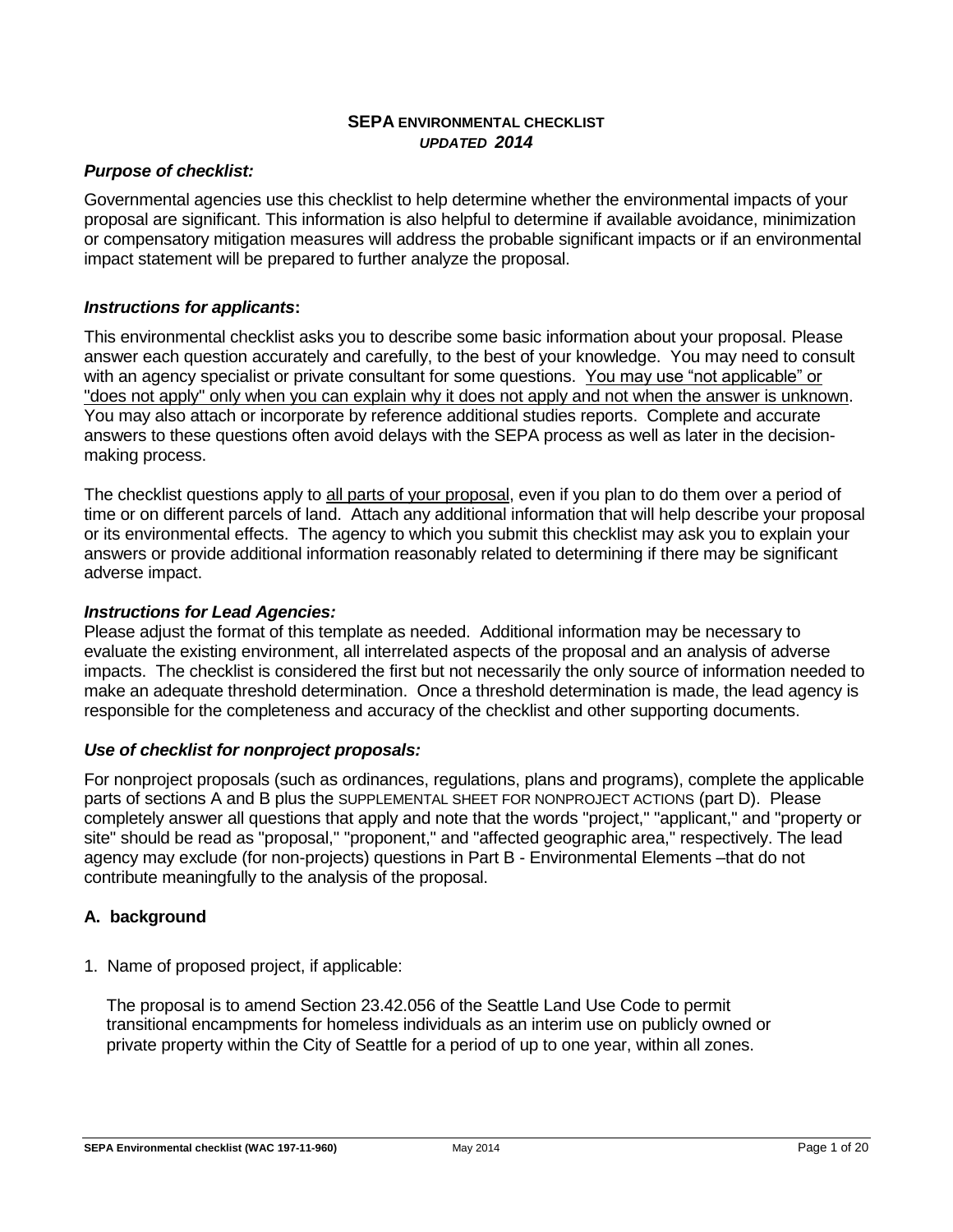2. Name of applicant:

City of Seattle Department of Planning and Development

3. Address and phone number of applicant and contact person:

City of Seattle Department of Planning and Development (DPD) 700 Fifth Avenue, Suite 2000 PO Box 34019 Seattle, Washington 98124-4019 Contact: Bill Mills, 684-8738

4. Date checklist prepared:

August 24, 2015

5. Agency requesting checklist:

City of Seattle Department of Planning and Development

6. Proposed timing or schedule (including phasing, if applicable):

City Council consideration is expected to begin in the fourth quarter of 2015.

7. Do you have any plans for future additions, expansion, or further activity related to or connected with this proposal? If yes, explain.

No.

8. List any environmental information you know about that has been prepared, or will be prepared, directly related to this proposal.

The information provided in this checklist. In addition, an environmental checklist and Determination of Non-significance (DNS) were published for a similar legislative proposal in 2012. A memorandum to the file was added for changes to the 2012 proposal made in 2013 and a second memorandum was added in 2015 for further changes to the proposal, adopted as Seattle City Ordinance 124747.

9. Do you know whether applications are pending for governmental approvals of other proposals directly affecting the property covered by your proposal? If yes, explain.

Not applicable. This is a nonproject action. Individual projects developed under this proposal will be subject to environmental review if they meet or exceed thresholds for environmental review.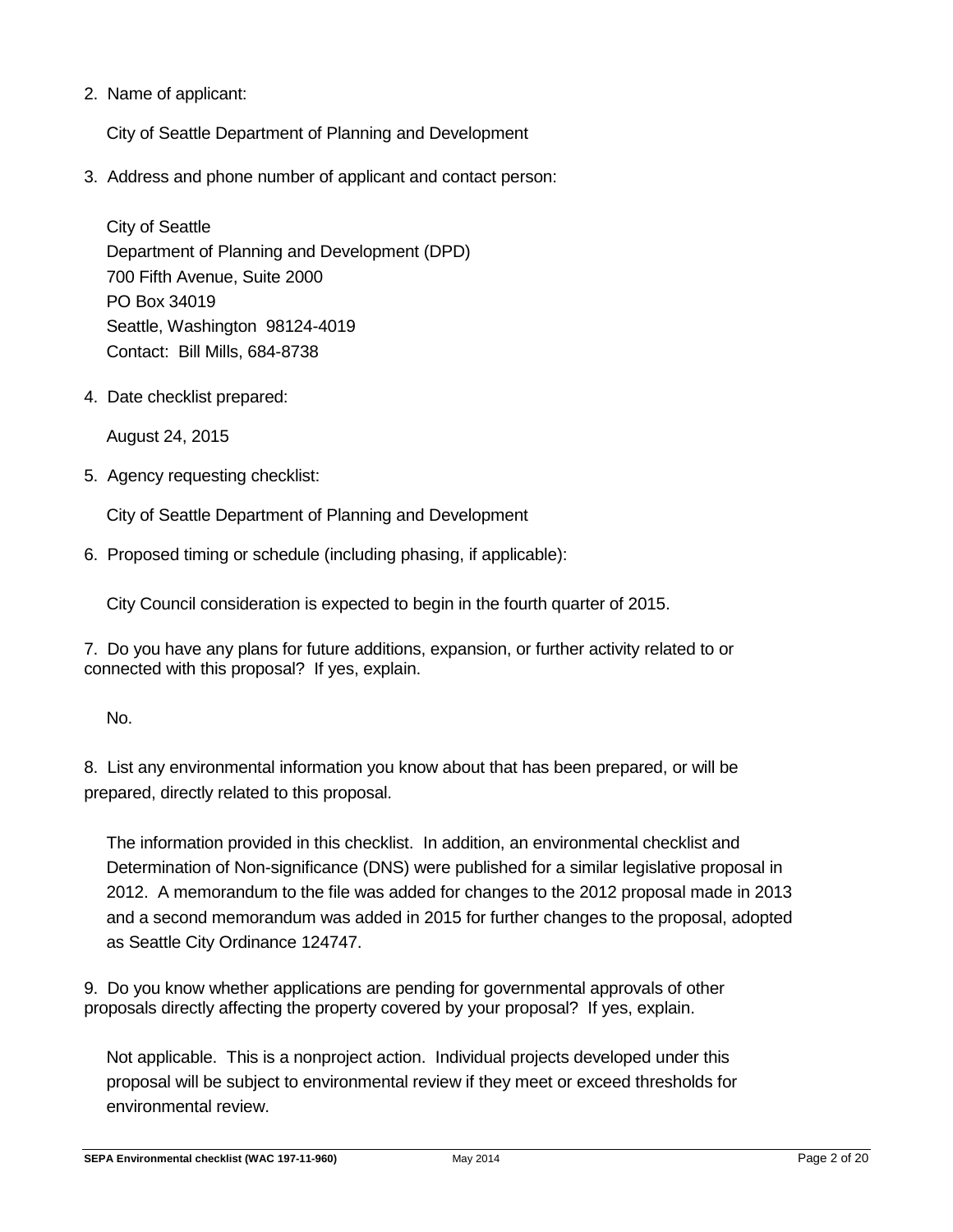10. List any government approvals or permits that will be needed for your proposal, if known.

Approval by Seattle City Council and Mayor as amendments to Seattle's Land Use Code.

11. Give brief, complete description of your proposal, including the proposed uses and the size of the project and site. There are several questions later in this checklist that ask you to describe certain aspects of your proposal. You do not need to repeat those answers on this page. (Lead agencies may modify this form to include additional specific information on project description.)

On March 30, 2015, the City Council adopted Seattle City Ordinance No. 124747, which added Section 23.42.056 to the Land Use Code to permit transitional encampments for homeless individuals to locate as an interim use on sites owned or operated by the City of Seattle or private owners for a period of up to one year, and within the following zones: Industrial zones, Downtown zones, except for Downtown zones defined as residential, Seattle Mixed zones, Commercial 2 (C2), Commercial 1 (C1), Neighborhood Commercial 3 (NC3) and Neighborhood Commercial 2 (NC2) zones. In Section 11 of Ordinance 124747, the City Council specifically asked that DPD complete an environmental review and threshold determination on a proposal to modify the new Section 23.42.056 to allow transitional encampments without restriction by zone or property ownership. Section 23.42.056 as adopted included the following requirements:

- Creates a "Type 1" Master Use Permit (non-appealable and not subject to public notice) that would have a one year term (compared with the existing 4 week limit on Type 1);
- Requires encampment operators to have prior experience managing or operating shelters, low income housing, or homeless encampments;
- Provides that no more than three encampments would be permitted and operating at any one time;
- Requires a minimum of 12 months after a transitional encampment interim use permit has expired before a new transitional encampment could be established at the same site;
- Allows a maximum of 100 occupants and requires 100 square feet of land per occupant (already established in the Code for encampments on sites owned or controlled by religious organizations);
- Requires a plan to address site management, maintenance and security;
- Requires compliance with the same health, safety, and inspection requirements that have been established for encampments on sites owned or controlled by religious organizations;
- Establishes parking requirements for encampments if they are not located on sites owned or controlled by religious organizations (1 space for each 2 staff members on-site at peak staffing times); various exceptions to parking requirements in the existing Code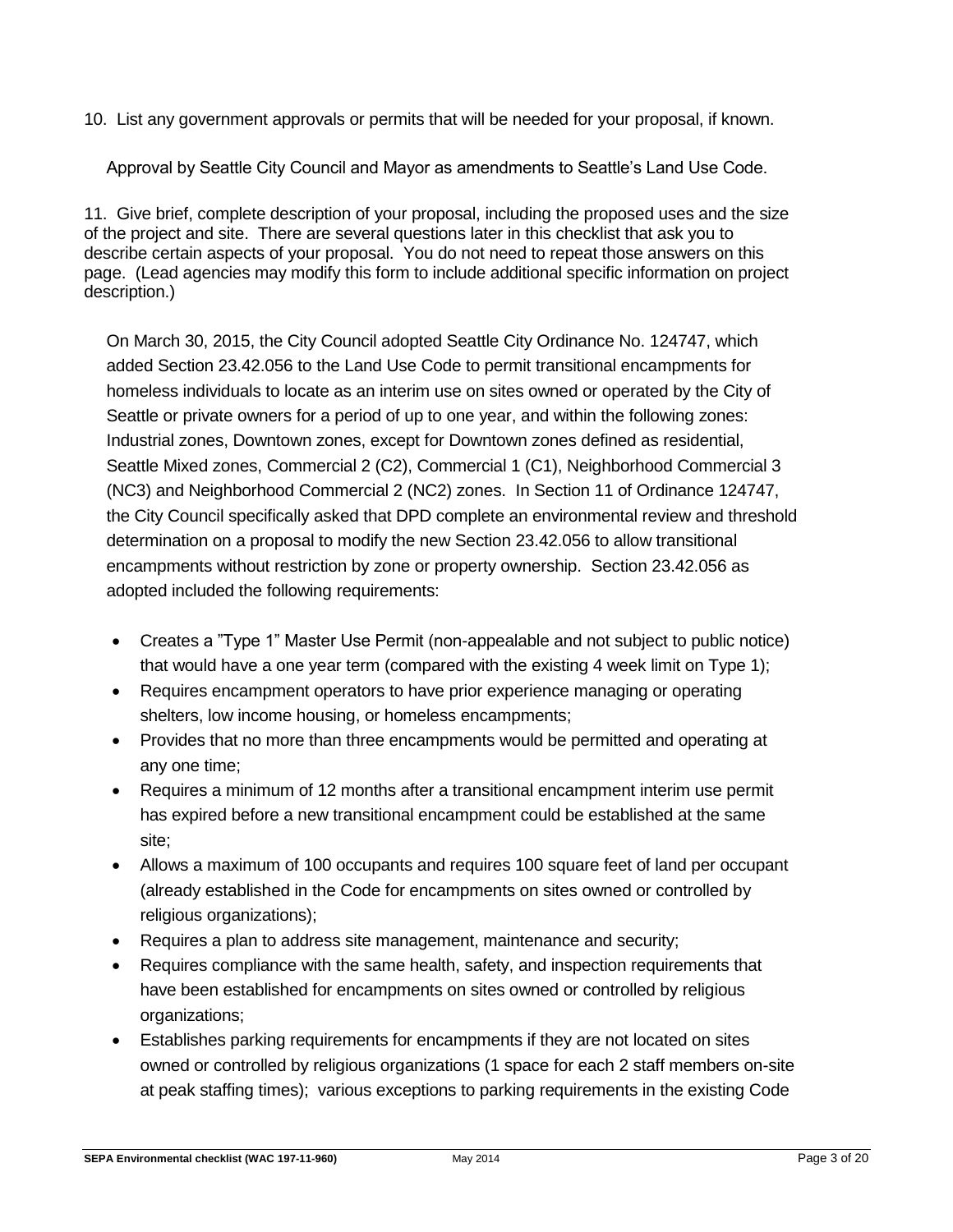would apply;

- Requires that encampment use must be located at least 25 feet from any residentially zoned lot – sites may be closer than 25 feet to residentially zoned lots if encampment boundary is set back at least 25 feet and landscaping, fencing or similar buffer is added;
- Provides that sites must be 5,000 square feet or larger;
- Site must be located within one-half mile of a transit stop;
- Provides that encampment sites are required to locate at least one mile from any other legally established transitional encampment interim use;
- Provides that encampment use must be located outside of wetland, wetland buffer, steep slope, steep slope buffer, and fish and wildlife habitat conservation areas regulated by the City's regulations for Environmentally Critical Areas or Chapter 23.60A, the Seattle Shoreline Master Program Regulations;
- States that encampment use cannot displace or occupy an area that is used to meet required code provisions for an existing permitted use, such as area for required parking or setbacks;
- Established community outreach requirements to give neighbors advance notice of encampments, together with specific operations standards to be implemented by operators of each encampment, would be added by Director's Rule; authority to make specific rules would be added to the Code; and
- Requires that the operator allow service providers such as social workers to access the site when a City-owned property.

The current proposal would retain all the requirements in Ordinance 124747 except for the following changes:

- Permit transitional encampment sites owned or operated by the City of Seattle, all other public entities such as King County or the State of Washington, or private owners, for a period of up to one year, within all zones.
- Remove the requirement that encampments must be located at least 25 feet from any residentially zoned lot or, if a site is closer than 25 feet to residentially zoned lots, that the encampment boundary be set back at least 25 feet, since the proposal would allow transitional encampments to locate in residential zones.
- Require screening (landscaping, fencing or similar buffer) if the encampment site is adjacent to a residentially zoned lot that is developed with a residential use, unless the encampment is located 25 feet from the lot line of the adjacent lot.

12. Location of the proposal. Give sufficient information for a person to understand the precise location of your proposed project, including a street address, if any, and section, township, and range, if known. If a proposal would occur over a range of area, provide the range or boundaries of the site(s). Provide a legal description, site plan, vicinity map, and topographic map, if reasonably available. While you should submit any plans required by the agency, you are not required to duplicate maps or detailed plans submitted with any permit applications related to this checklist.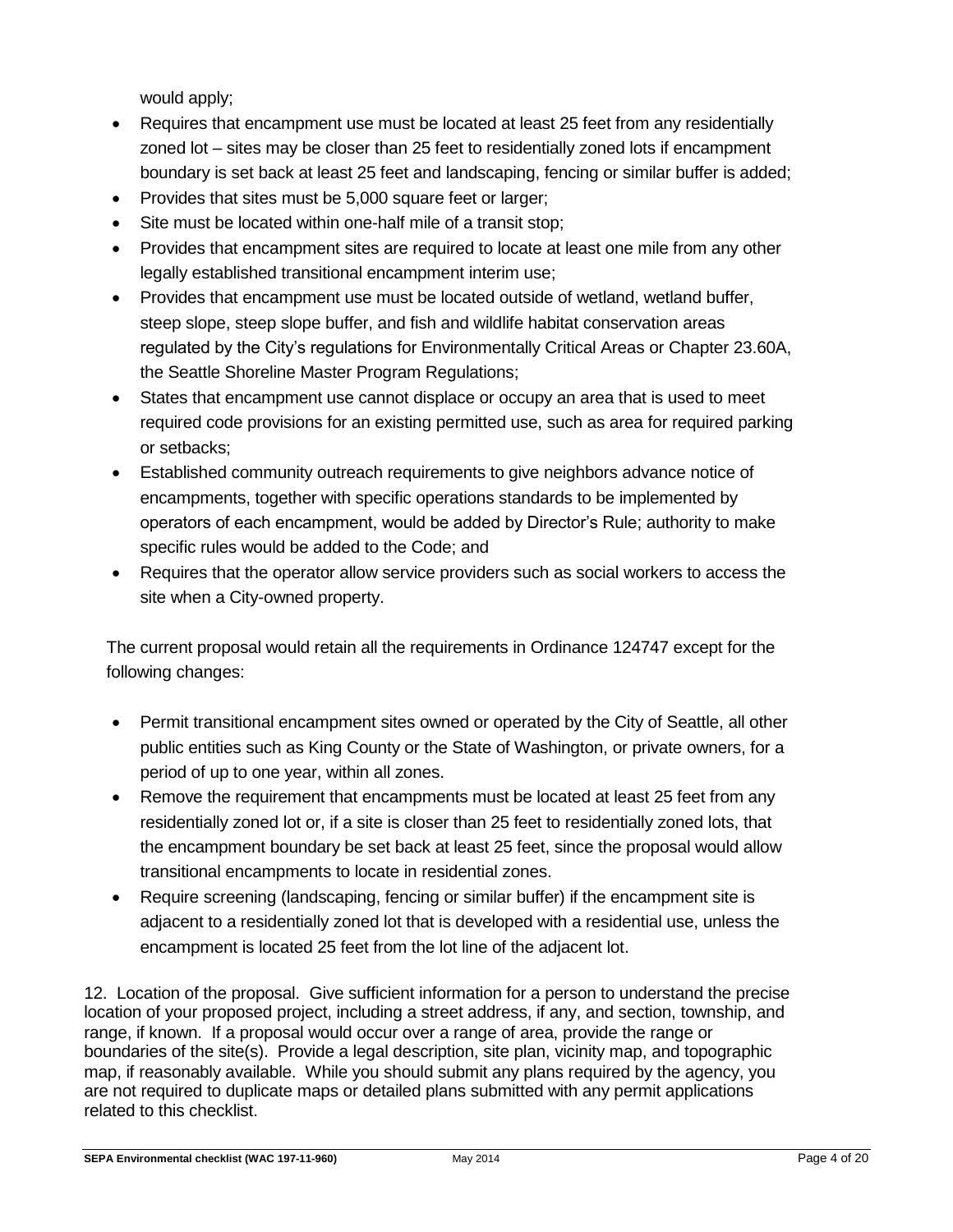The proposed amendments apply to areas throughout the city of Seattle.

#### **B. ENVIRONMENTAL ELEMENTS**

Per Washington Administrative Code provisions (WAC 197-11-315) Part B of the checklist is not filled out for non-project actions.

### **1. Earth**

a. General description of the site

(circle one): Flat, rolling, hilly, steep slopes, mountainous, other \_\_\_\_\_\_\_\_\_\_\_\_\_

Not applicable. This is a non-project action. There is no specific site or project location. No construction is proposed.

b. What is the steepest slope on the site (approximate percent slope)?

Not applicable. This is a non-project action. There is no specific site or project location. No construction is proposed.

c. What general types of soils are found on the site (for example, clay, sand, gravel, peat, muck)? If you know the classification of agricultural soils, specify them and note any agricultural land of long-term commercial significance and whether the proposal results in removing any of these soils.

Not applicable. This is a non-project action. There is no specific site or project location. No construction is proposed.

d. Are there surface indications or history of unstable soils in the immediate vicinity? If so, describe.

Not applicable. This is a non-project action. There is no specific site or project location. No construction is proposed.

e. Describe the purpose, type, total area, and approximate quantities and total affected area of any filling, excavation, and grading proposed. Indicate source of fill.

Not applicable. This is a non-project action. There is no specific site or project location. No construction is proposed.

f. Could erosion occur as a result of clearing, construction, or use? If so, generally describe.

Not applicable. This is a non-project action. There is no specific site or project location. No construction is proposed.

g. About what percent of the site will be covered with impervious surfaces after project construction (for example, asphalt or buildings)?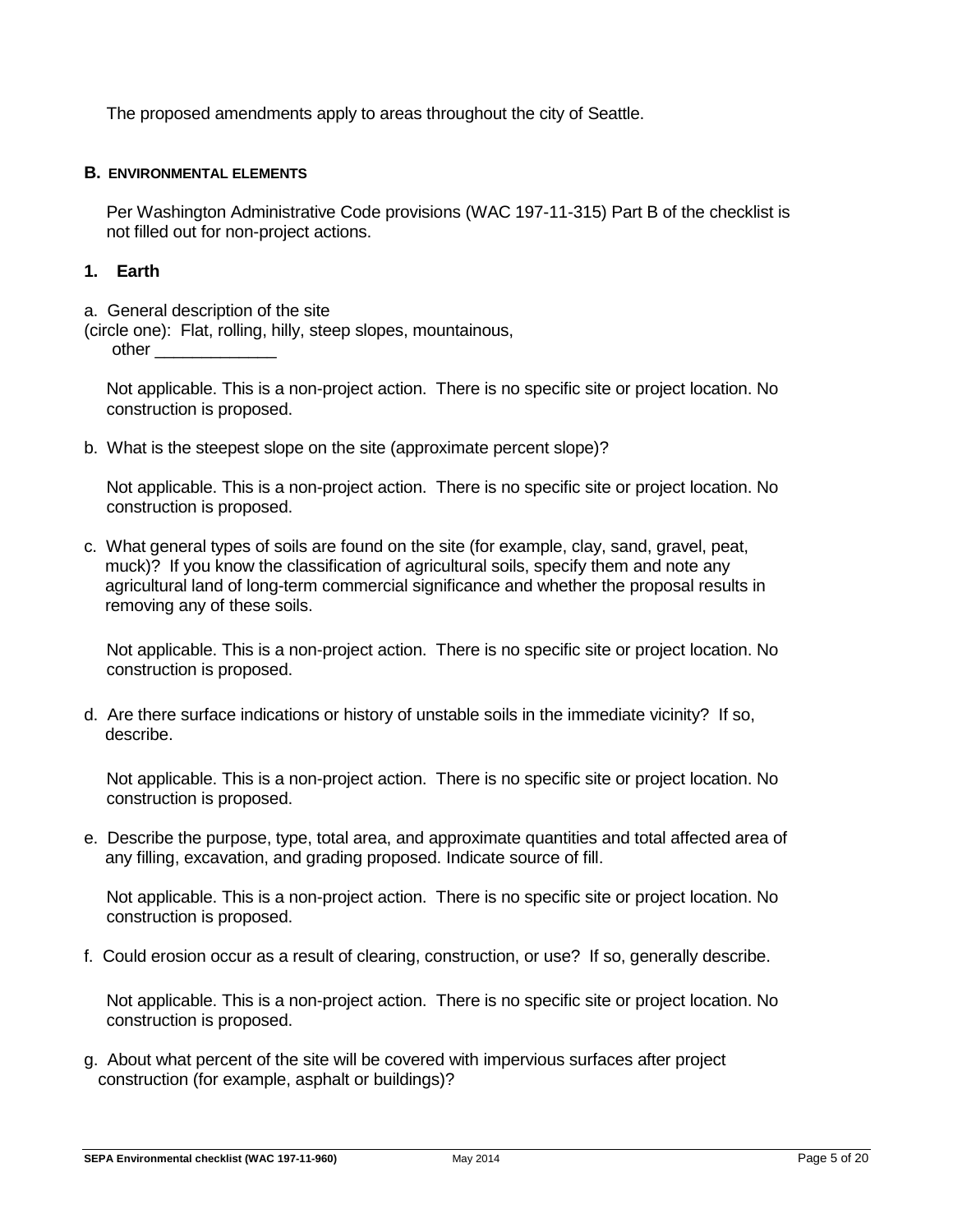Not applicable. This is a non-project action. There is no specific site or project location. No construction is proposed.

h. Proposed measures to reduce or control erosion, or other impacts to the earth, if any:

Not applicable. This is a non-project action. There is no specific site or project location. No construction is proposed.

# **2. Air**

a. What types of emissions to the air would result from the proposal during construction, operation, and maintenance when the project is completed? If any, generally describe and give approximate quantities if known.

Not applicable. This is a non-project action. There is no specific site or project location. No construction is proposed.

b. Are there any off-site sources of emissions or odor that may affect your proposal? If so, generally describe.

Not applicable. This is a non-project action. There is no specific site or project location. No construction is proposed.

c. Proposed measures to reduce or control emissions or other impacts to air, if any:

Not applicable. This is a non-project action. There is no specific site or project location. No construction is proposed.

### 3. **Water**

- a. Surface Water:
	- 1) Is there any surface water body on or in the immediate vicinity of the site (including year-round and seasonal streams, saltwater, lakes, ponds, wetlands)? If yes, describe type and provide names. If appropriate, state what stream or river it flows into.

Not applicable. This is a non-project action. There is no specific site or project location. No construction is proposed.

2) Will the project require any work over, in, or adjacent to (within 200 feet) the described waters? If yes, please describe and attach available plans.

Not applicable. This is a non-project action. There is no specific site or project location. No construction is proposed.

3) Estimate the amount of fill and dredge material that would be placed in or removed from surface water or wetlands and indicate the area of the site that would be affected. Indicate the source of fill material.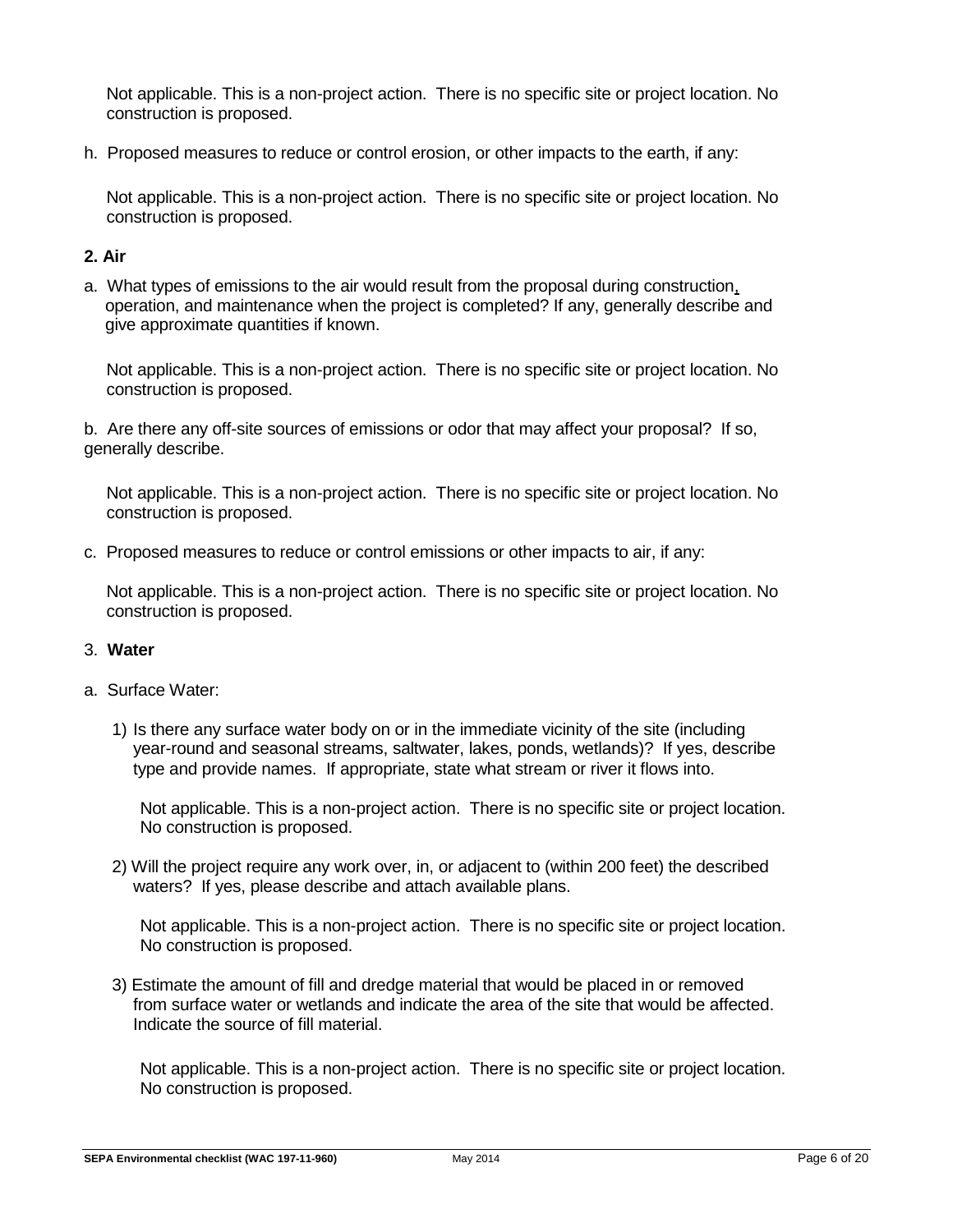4) Will the proposal require surface water withdrawals or diversions? Give general description, purpose, and approximate quantities if known.

Not applicable. This is a non-project action. There is no specific site or project location. No construction is proposed.

5) Does the proposal lie within a 100-year floodplain? If so, note location on the site plan.

Not applicable. This is a non-project action. There is no specific site or project location. No construction is proposed.

6) Does the proposal involve any discharges of waste materials to surface waters? If so, describe the type of waste and anticipated volume of discharge.

Not applicable. This is a non-project action. There is no specific site or project location. No construction is proposed.

- b. Ground Water:
	- 1) Will groundwater be withdrawn from a well for drinking water or other purposes? If so, give a general description of the well, proposed uses and approximate quantities withdrawn from the well. Will water be discharged to groundwater? Give general description, purpose, and approximate quantities if known.

Not applicable. This is a non-project action. There is no specific site or project location. No construction is proposed.

2) Describe waste material that will be discharged into the ground from septic tanks or other sources, if any (for example: Domestic sewage; industrial, containing the following chemicals. . . ; agricultural; etc.). Describe the general size of the system, the number of such systems, the number of houses to be served (if applicable), or the number of animals or humans the system(s) are expected to serve.

Not applicable. This is a non-project action. There is no specific site or project location. No construction is proposed.

- c. Water runoff (including stormwater):
	- 1) Describe the source of runoff (including storm water) and method of collection and disposal, if any (include quantities, if known). Where will this water flow? Will this water flow into other waters? If so, describe.

Not applicable. This is a non-project action. There is no specific site or project location. No construction is proposed.

2) Could waste materials enter ground or surface waters? If so, generally describe.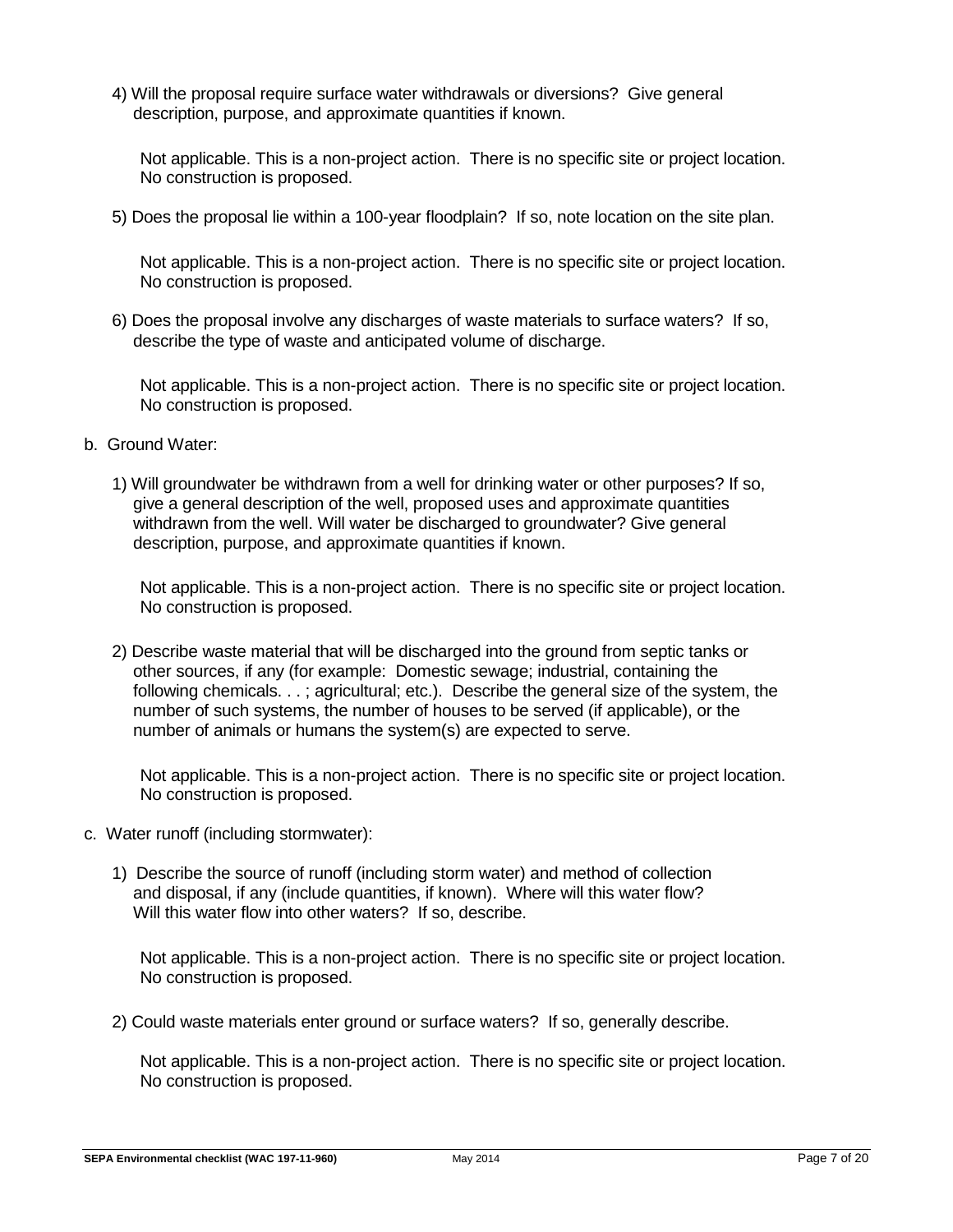3) Does the proposal alter or otherwise affect drainage patterns in the vicinity of the site? If so, describe.

Not applicable. This is a non-project action. There is no specific site or project location. No construction is proposed.

d. Proposed measures to reduce or control surface, ground, and runoff water, and drainage pattern impacts, if any:

Not applicable. This is a non-project action. There is no specific site or project location. No construction is proposed.

### 4. **Plants**

- a. Check the types of vegetation found on the site:
	- X deciduous tree: alder, maple, aspen, other
	- X evergreen tree: fir, cedar, pine, other
	- \_\_X\_\_shrubs
	- $X$ grass
	- \_\_\_\_pasture
	- \_\_\_\_crop or grain
	- \_\_\_\_ Orchards, vineyards or other permanent crops.
	- $X$  wet soil plants: cattail, buttercup, bullrush, skunk cabbage, other
	- X water plants: water lily, eelgrass, milfoil, other
	- X other types of vegetation

This is a non-project action. There is no specific site or project location. No construction is proposed. The range of sites that could be affected by the proposal could include those plants checked on the lines above.

b. What kind and amount of vegetation will be removed or altered?

This is a non-project action. There is no specific site or project location. No construction is proposed.

c. List threatened and endangered species known to be on or near the site.

This is a non-project action. There is no specific site or project location. No construction is proposed.

d. Proposed landscaping, use of native plants, or other measures to preserve or enhance vegetation on the site, if any:

This is a non-project action. There is no specific site or project location. No construction is proposed.

e. List all noxious weeds and invasive species known to be on or near the site.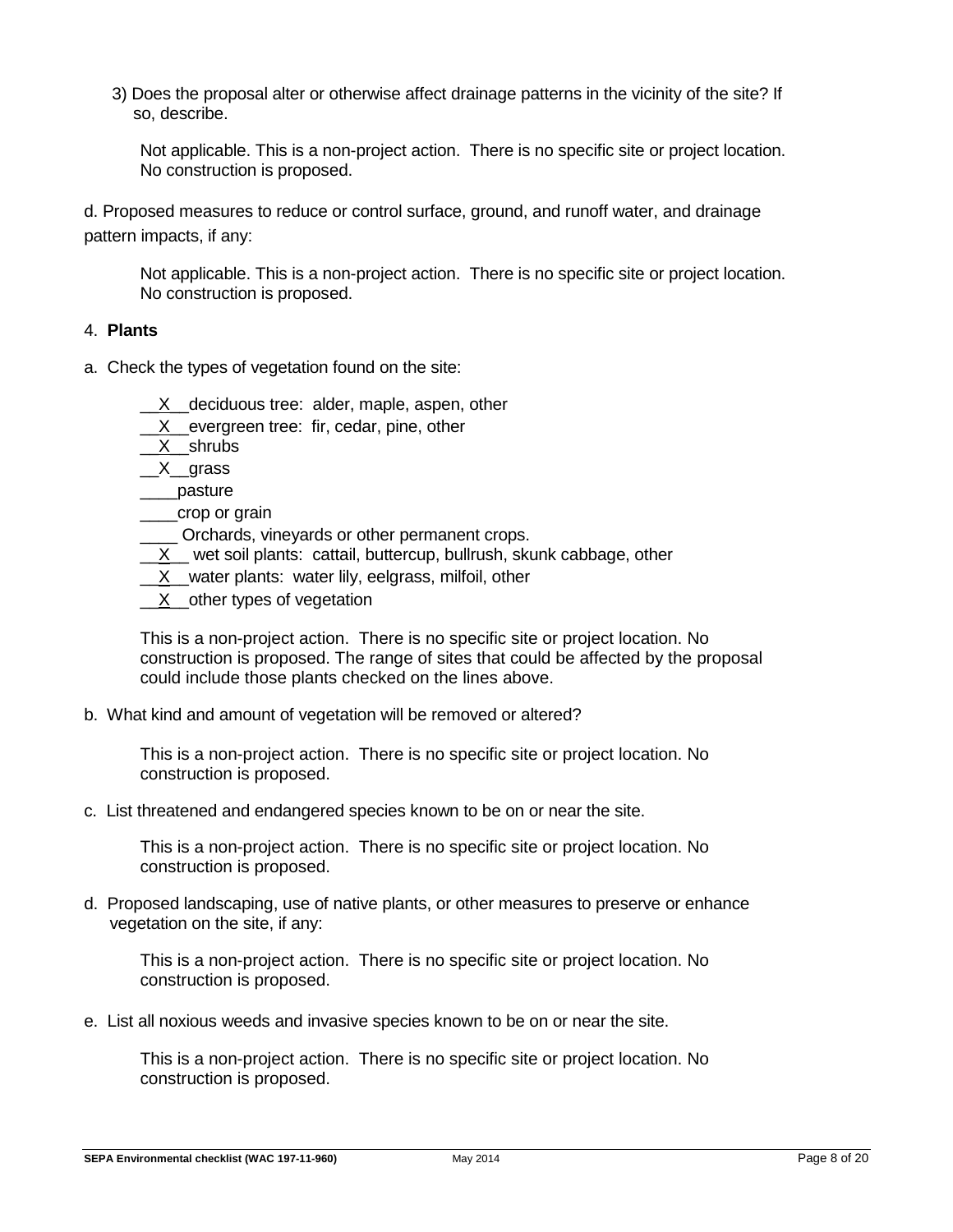# 5. **Animals**

a. List any birds and other animals which have been observed on or near the site or are known to be on or near the site. Examples include:

> birds: hawk, heron, eagle, songbirds, other: mammals: deer, bear, elk, beaver, other: fish: bass, salmon, trout, herring, shellfish, other

This is a non-project action. There is no specific site or project location. No construction is proposed.

b. List any threatened and endangered species known to be on or near the site.

This is a non-project action. There is no specific site or project location. No construction is proposed.

c. Is the site part of a migration route? If so, explain.

This is a non-project action. There is no specific site or project location. No construction is proposed.

d. Proposed measures to preserve or enhance wildlife, if any:

Not applicable. This is a non-project action. There is no specific site or project location. No construction is proposed.

e. List any invasive animal species known to be on or near the site.

Not applicable. This is a non-project action. There is no specific site or project location. No construction is proposed.

### 6. **Energy and natural resources**

a. What kinds of energy (electric, natural gas, oil, wood stove, solar) will be used to meet the completed project's energy needs? Describe whether it will be used for heating, manufacturing, etc.

Not applicable. This is a non-project action. There is no specific site or project location. No construction is proposed.

b. Would your project affect the potential use of solar energy by adjacent properties? If so, generally describe.

Not applicable. This is a non-project action. There is no specific site or project location. No construction is proposed.

c. What kinds of energy conservation features are included in the plans of this proposal? List other proposed measures to reduce or control energy impacts, if any: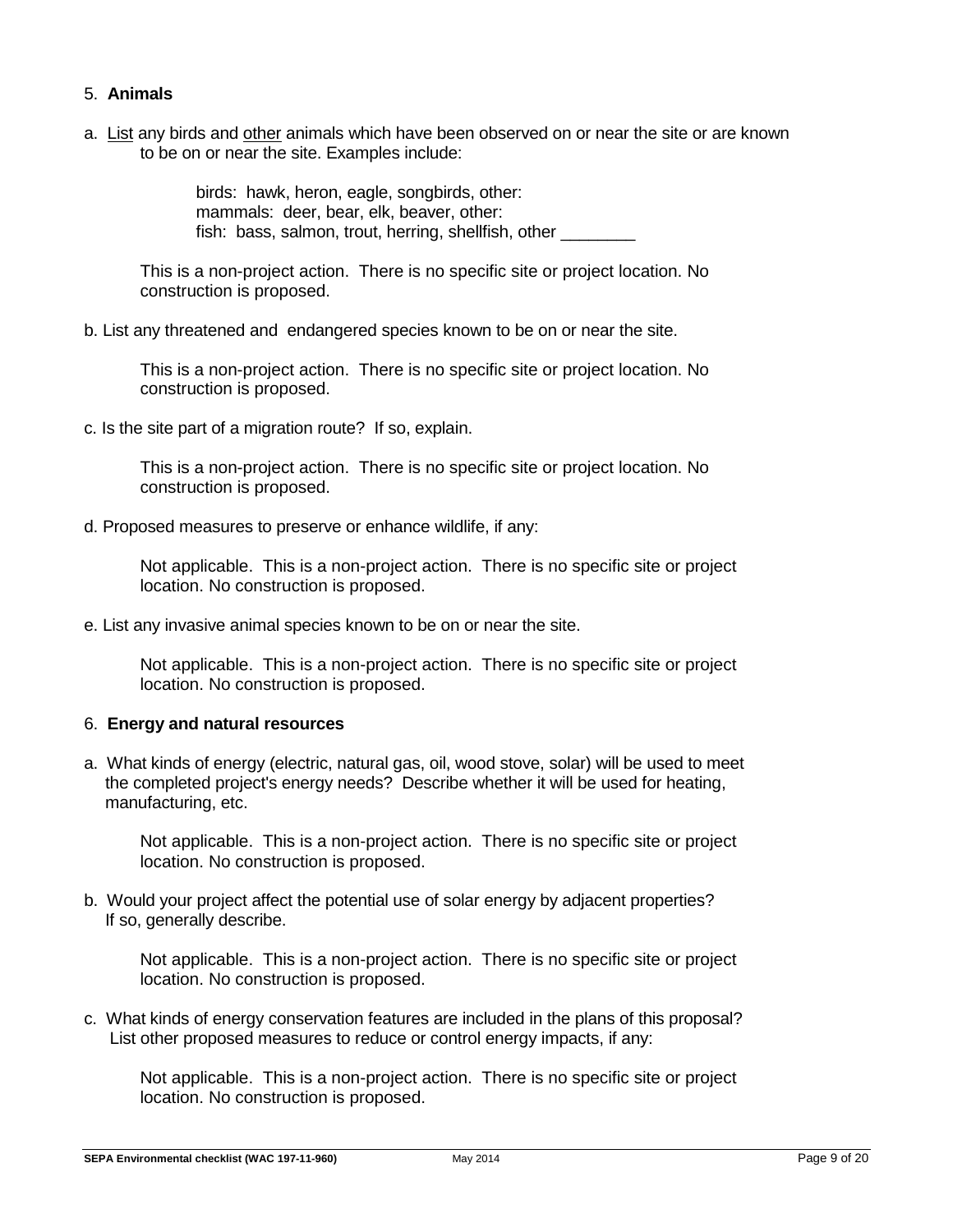## 7. **Environmental health**

a. Are there any environmental health hazards, including exposure to toxic chemicals, risk of fire and explosion, spill, or hazardous waste, that could occur as a result of this proposal? If so, describe.

Not applicable. This is a non-project action. There is no specific site or project location. No construction is proposed.

1) Describe any known or possible contamination at the site from present or past uses.

Not applicable. This is a non-project action. There is no specific site or project location. No construction is proposed.

2) Describe existing hazardous chemicals/conditions that might affect project development and design. This includes underground hazardous liquid and gas transmission pipelines located within the project area and in the vicinity.

Not applicable. This is a non-project action. There is no specific site or project location. No construction is proposed.

3) Describe any toxic or hazardous chemicals that might be stored, used, or produced during the project's development or construction, or at any time during the operating life of the project.

Not applicable. This is a non-project action. There is no specific site or project location. No construction is proposed.

4) Describe special emergency services that might be required.

Not applicable. This is a non-project action. There is no specific site or project location. No construction is proposed.

5) Proposed measures to reduce or control environmental health hazards, if any:

Not applicable. This is a non-project action. There is no specific site or project location. No construction is proposed.

### b. **Noise**

1) What types of noise exist in the area which may affect your project (for example: traffic, equipment, operation, other)?

Not applicable. This is a non-project action. There is no specific site or project location. No construction is proposed.

2) What types and levels of noise would be created by or associated with the project on a short-term or a long-term basis (for example: traffic, construction, operation, other)? Indicate what hours noise would come from the site.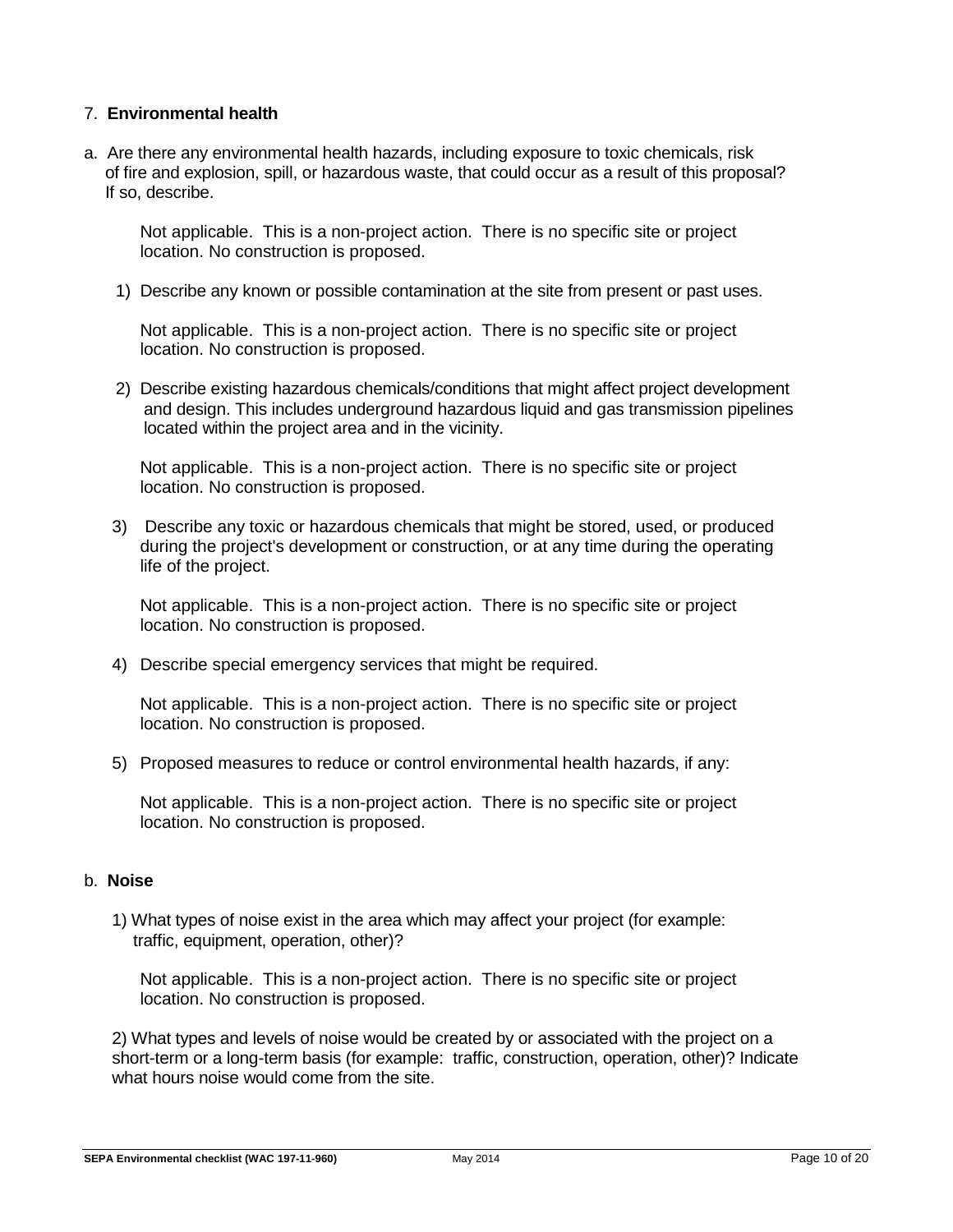Not applicable. This is a non-project action. There is no specific site or project location. No construction is proposed.

3) Proposed measures to reduce or control noise impacts, if any:

Not applicable. This is a non-project action. There is no specific site or project location. No construction is proposed.

#### 8. **Land and shoreline use**

a. What is the current use of the site and adjacent properties? Will the proposal affect current land uses on nearby or adjacent properties? If so, describe.

Not applicable. This is a non-project action. There is no specific site or project location. No construction is proposed.

b. Has the project site been used as working farmlands or working forest lands? If so, describe. How much agricultural or forest land of long-term commercial significance will be converted to other uses as a result of the proposal, if any? If resource lands have not been designated, how many acres in farmland or forest land tax status will be converted to nonfarm or nonforest use?

Not applicable. This is a non-project action. There is no specific site or project location. No construction is proposed.

1) Will the proposal affect or be affected by surrounding working farm or forest land normal business operations, such as oversize equipment access, the application of pesticides, tilling, and harvesting? If so, how:

Not applicable. This is a non-project action. There is no specific site or project location. No construction is proposed.

c. Describe any structures on the site.

Not applicable. This is a non-project action. There is no specific site or project location. No construction is proposed.

d. Will any structures be demolished? If so, what?

Not applicable. This is a non-project action. There is no specific site or project location. No construction is proposed.

e. What is the current zoning classification of the site?

Not applicable. This is a non-project action. There is no specific site or project location. No construction is proposed.

f. What is the current comprehensive plan designation of the site?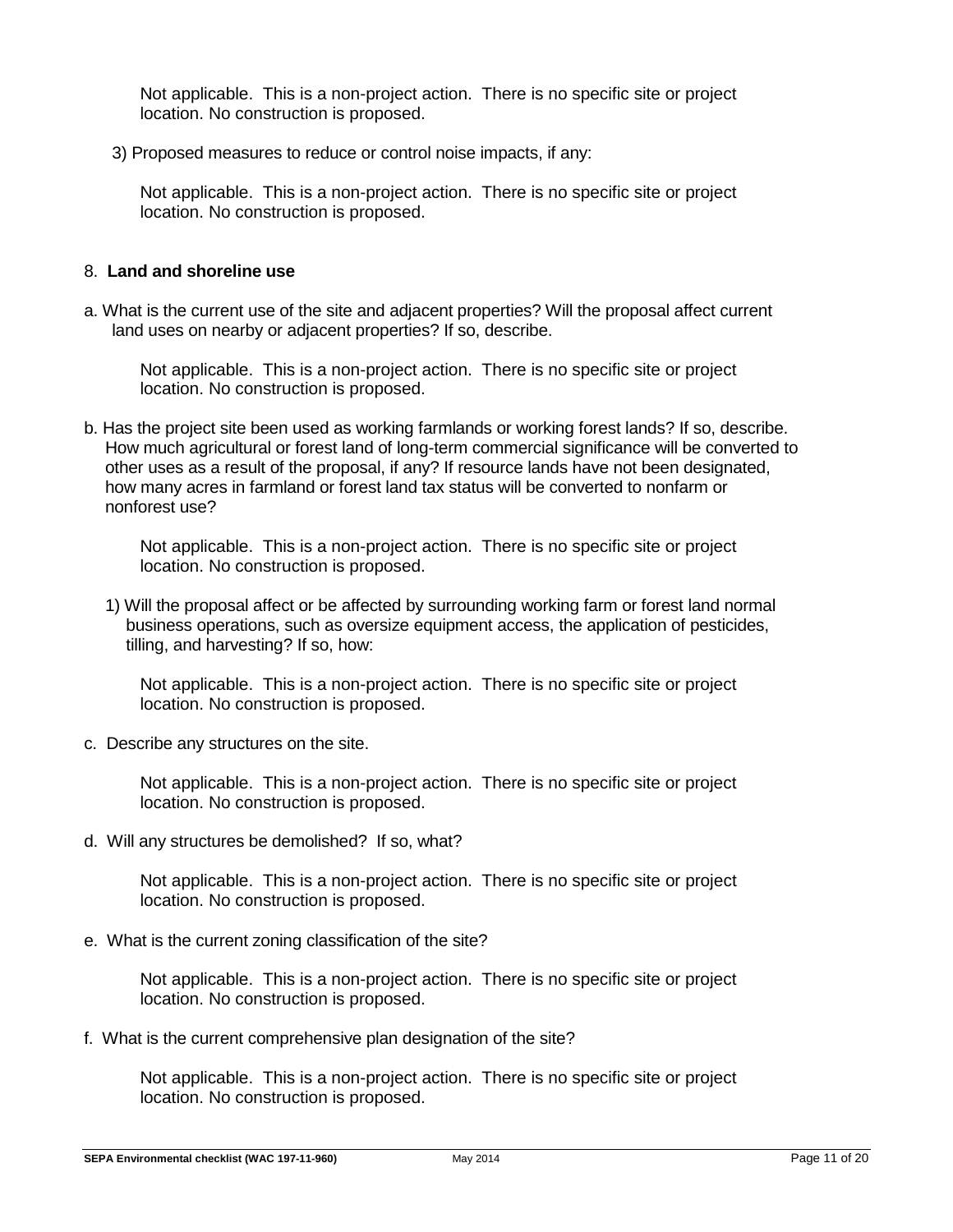g. If applicable, what is the current shoreline master program designation of the site?

Not applicable. This is a non-project action. There is no specific site or project location. No construction is proposed.

h. Has any part of the site been classified as a critical area by the city or county? If so, specify.

Not applicable. This is a non-project action. There is no specific site or project location. No construction is proposed.

i. Approximately how many people would reside or work in the completed project?

Not applicable. This is a non-project action. There is no specific site or project location. No construction is proposed.

j. Approximately how many people would the completed project displace?

Not applicable. This is a non-project action. There is no specific site or project location. No construction is proposed.

k. Proposed measures to avoid or reduce displacement impacts, if any:

Not applicable. This is a non-project action. There is no specific site or project location. No construction is proposed.

L. Proposed measures to ensure the proposal is compatible with existing and projected land uses and plans, if any:

Not applicable. This is a non-project action. There is no specific site or project location. No construction is proposed.

m. Proposed measures to ensure the proposal is compatible with nearby agricultural and forest lands of long-term commercial significance, if any:

Not applicable. This is a non-project action. There is no specific site or project location. No construction is proposed.

### 9. **Housing**

a. Approximately how many units would be provided, if any? Indicate whether high, middle, or low-income housing.

Not applicable. This is a non-project action. There is no specific site or project location. No construction is proposed.

b. Approximately how many units, if any, would be eliminated? Indicate whether high, middle, or low-income housing.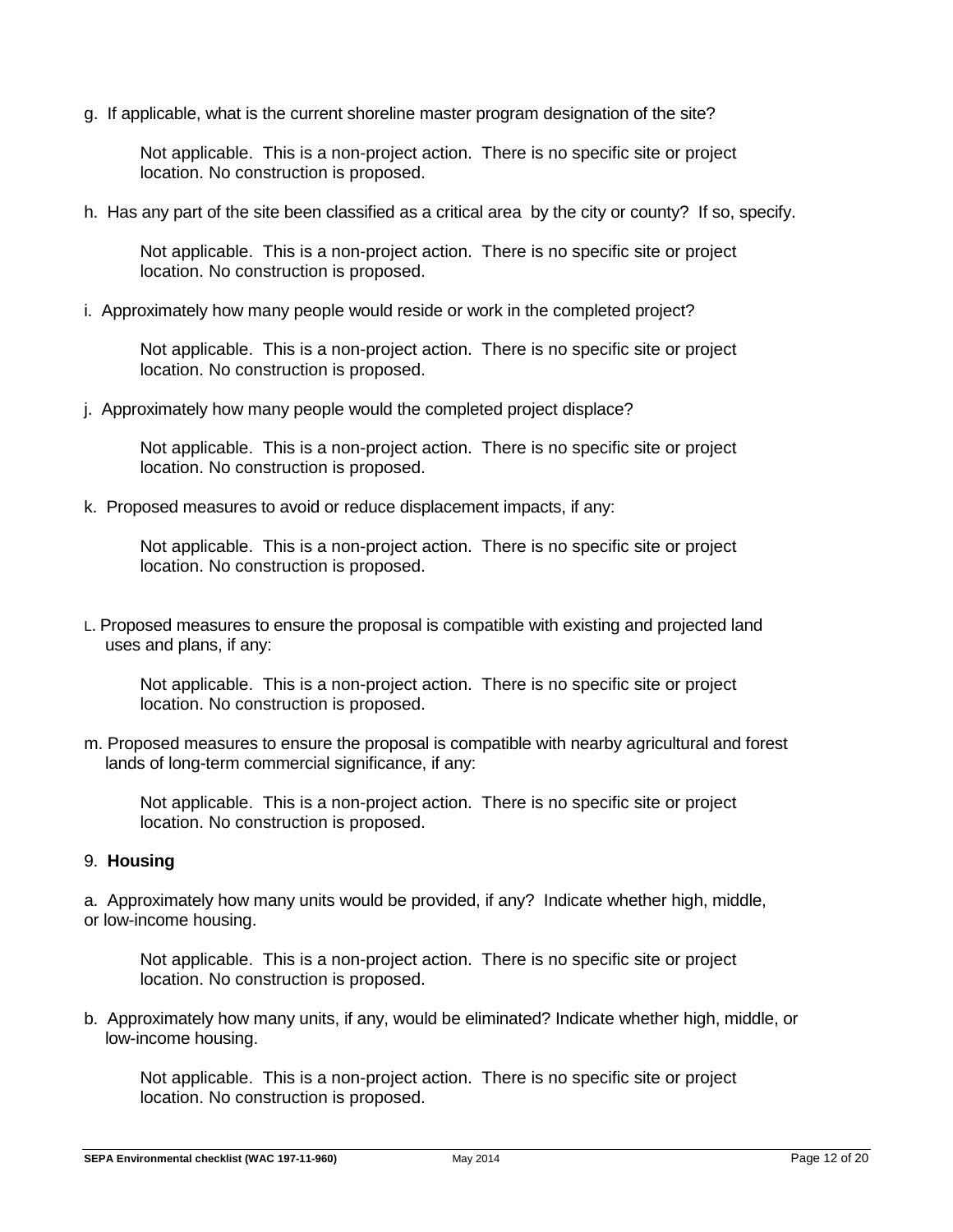c. Proposed measures to reduce or control housing impacts, if any:

Not applicable. This is a non-project action. There is no specific site or project location. No construction is proposed.

#### 10. **Aesthetics**

a. What is the tallest height of any proposed structure(s), not including antennas; what is the principal exterior building material(s) proposed?

Not applicable. This is a non-project action. There is no specific site or project location. No construction is proposed.

b. What views in the immediate vicinity would be altered or obstructed?

Not applicable. This is a non-project action. There is no specific site or project location. No construction is proposed.

c. Proposed measures to reduce or control aesthetic impacts, if any:

Not applicable. This is a non-project action. There is no specific site or project location. No construction is proposed.

#### 11. **Light and glare**

a. What type of light or glare will the proposal produce? What time of day would it mainly occur?

Not applicable. This is a non-project action. There is no specific site or project location. No construction is proposed.

b. Could light or glare from the finished project be a safety hazard or interfere with views?

Not applicable. This is a non-project action. There is no specific site or project location. No construction is proposed.

c. What existing off-site sources of light or glare may affect your proposal?

Not applicable. This is a non-project action. There is no specific site or project location. No construction is proposed.

d. Proposed measures to reduce or control light and glare impacts, if any: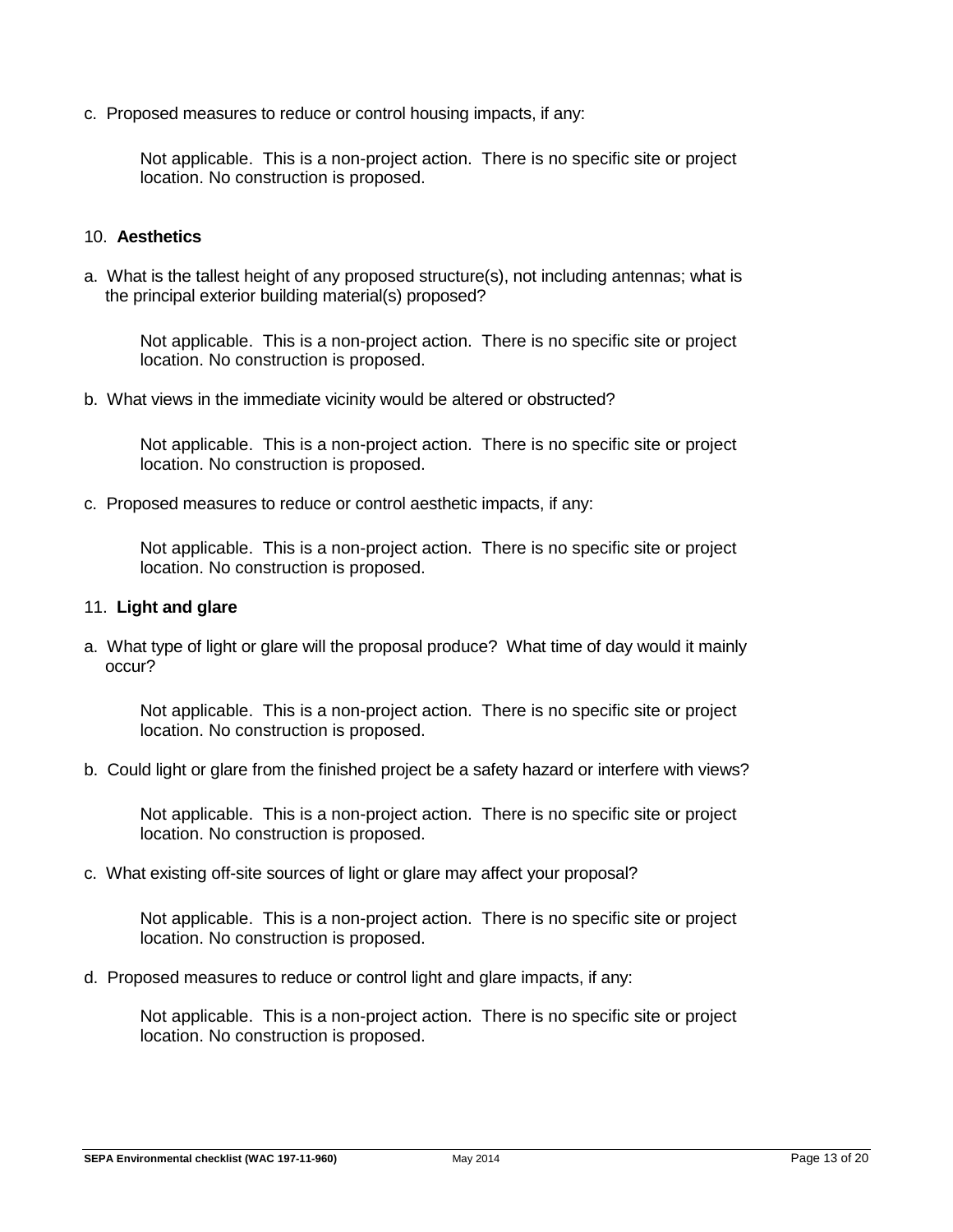## 12. **Recreation**

a. What designated and informal recreational opportunities are in the immediate vicinity?

Not applicable. This is a non-project action. There is no specific site or project location. No construction is proposed.

b. Would the proposed project displace any existing recreational uses? If so, describe.

Not applicable. This is a non-project action. There is no specific site or project location. No construction is proposed.

c. Proposed measures to reduce or control impacts on recreation, including recreation opportunities to be provided by the project or applicant, if any:

Not applicable. This is a non-project action. There is no specific site or project location. No construction is proposed.

#### 13. **Historic and cultural preservation**

a. Are there any buildings, structures, or sites, located on or near the site that are over 45 years old listed in or eligible for listing in national, state, or local preservation registers located on or near the site? If so, specifically describe.

Not applicable. This is a non-project action. There is no specific site or project location. No construction is proposed.

b. Are there any landmarks, features, or other evidence of Indian or historic use or occupation? This may include human burials or old cemeteries. Are there any material evidence, artifacts, or areas of cultural importance on or near the site? Please list any professional studies conducted at the site to identify such resources.

Not applicable. This is a non-project action. There is no specific site or project location. No construction is proposed.

c. Describe the methods used to assess the potential impacts to cultural and historic resources on or near the project site. Examples include consultation with tribes and the department of archeology and historic preservation, archaeological surveys, historic maps, GIS data, etc.

Not applicable. This is a non-project action. There is no specific site or project location. No construction is proposed.

d. Proposed measures to avoid, minimize, or compensate for loss, changes to, and disturbance to resources. Please include plans for the above and any permits that may be required.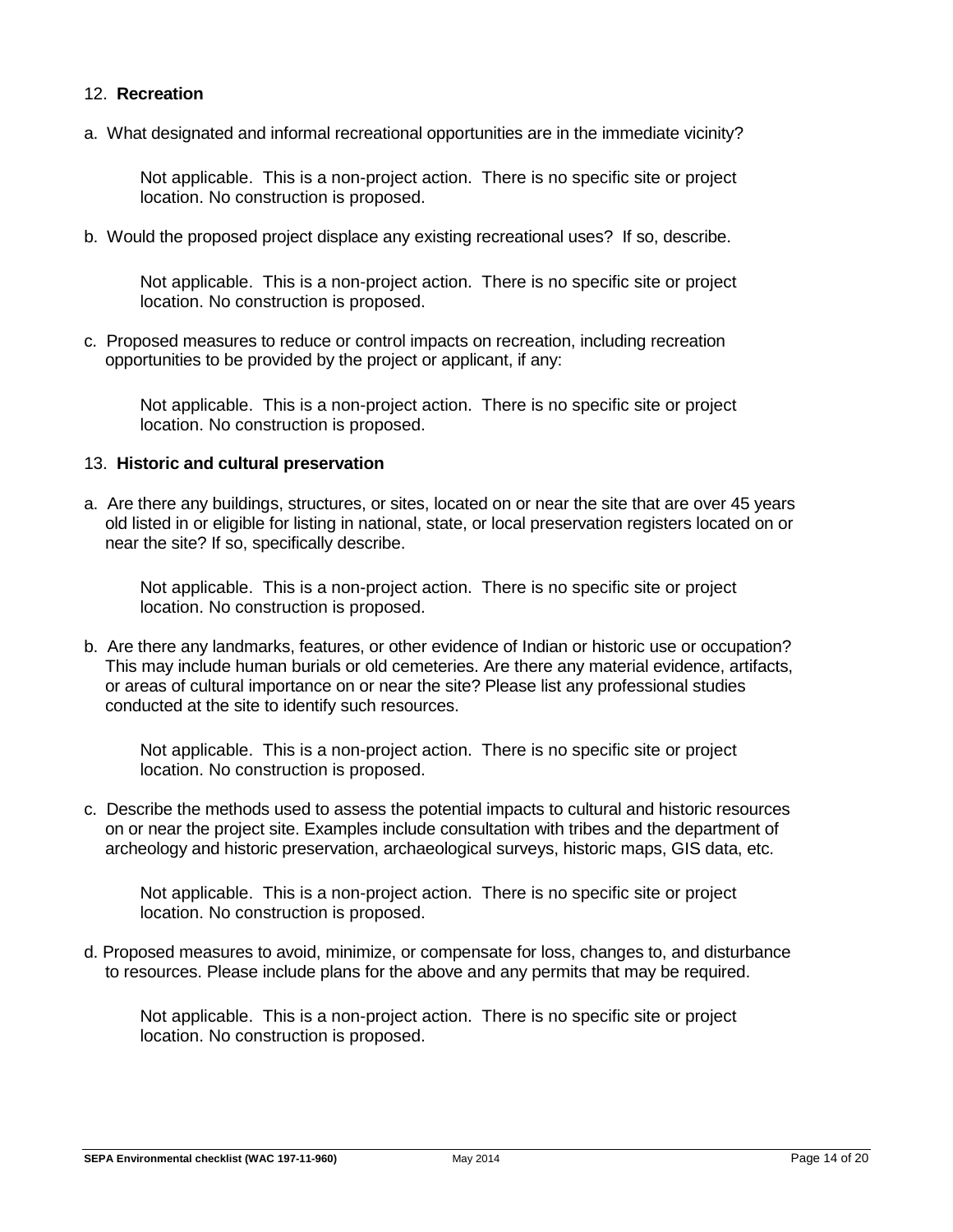## 14. **Transportation**

a. Identify public streets and highways serving the site or affected geographic area and describe proposed access to the existing street system. Show on site plans, if any.

Not applicable. This is a non-project action. There is no specific site or project location. No construction is proposed.

b. Is the site or affected geographic area currently served by public transit? If so, generally describe. If not, what is the approximate distance to the nearest transit stop?

Not applicable. This is a non-project action. There is no specific site or project location. No construction is proposed.

c. How many additional parking spaces would the completed project or non-project proposal have? How many would the project or proposal eliminate?

Not applicable. This is a non-project action. There is no specific site or project location. No construction is proposed.

d. Will the proposal require any new or improvements to existing roads, streets, pedestrian, bicycle or state transportation facilities, not including driveways? If so, generally describe (indicate whether public or private).

Not applicable. This is a non-project action. There is no specific site or project location. No construction is proposed.

e. Will the project or proposal use (or occur in the immediate vicinity of) water, rail, or air transportation? If so, generally describe.

Not applicable. This is a non-project action. There is no specific site or project location. No construction is proposed.

f. How many vehicular trips per day would be generated by the completed project or proposal? If known, indicate when peak volumes would occur and what percentage of the volume would be trucks (such as commercial and nonpassenger vehicles). What data or transportation models were used to make these estimates?

Not applicable. This is a non-project action. There is no specific site or project location. No construction is proposed.

g. Will the proposal interfere with, affect or be affected by the movement of agricultural and forest products on roads or streets in the area? If so, generally describe.

Not applicable. This is a non-project action. There is no specific site or project location. No construction is proposed.

h. Proposed measures to reduce or control transportation impacts, if any: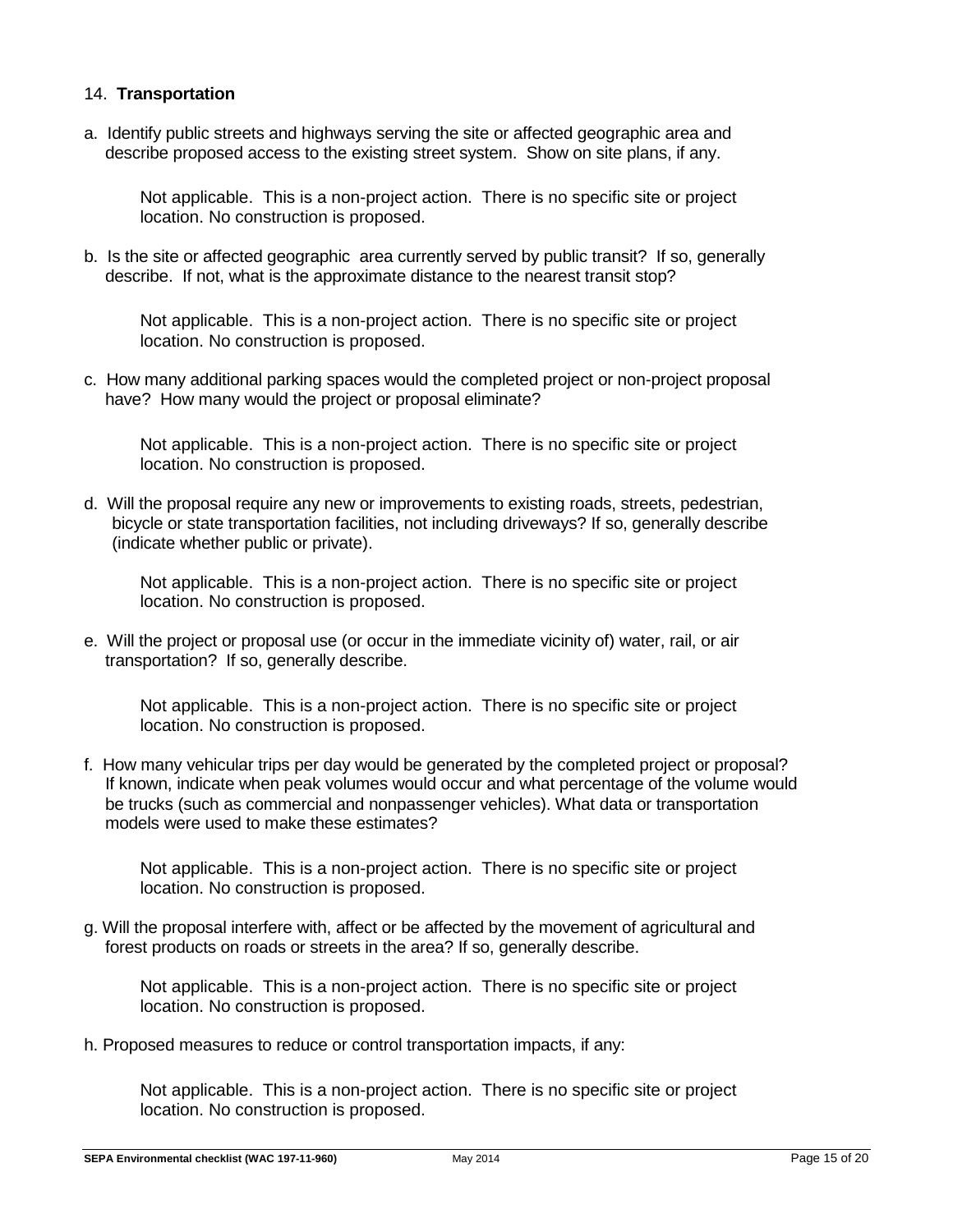#### 15. **Public services**

a. Would the project result in an increased need for public services (for example: fire protection, police protection, public transit, health care, schools, other)? If so, generally describe.

Not applicable. This is a non-project action. There is no specific site or project location. No construction is proposed.

b. Proposed measures to reduce or control direct impacts on public services, if any.

Not applicable. This is a non-project action. There is no specific site or project location. No construction is proposed.

### 16. **Utilities**

a. Circle utilities currently available at the site: electricity, natural gas, water, refuse service, telephone, sanitary sewer, septic system, other \_\_\_\_\_\_\_\_\_\_\_

Not applicable. This is a non-project action. There is no specific site or project location. No construction is proposed.

b. Describe the utilities that are proposed for the project, the utility providing the service, and the general construction activities on the site or in the immediate vicinity which might be needed.

Not applicable. This is a non-project action. There is no specific site or project location. No construction is proposed.

### **C. Signature**

The above answers are true and complete to the best of my knowledge. I understand that the lead agency is relying on them to make its decision.

Signature: example on file that is a signature on file  $\sim$ 

Name of signee \_William K. Mills

Position and Agency/Organization Land Use Planner Supervisor, DPD

Date Submitted: August 24, 2015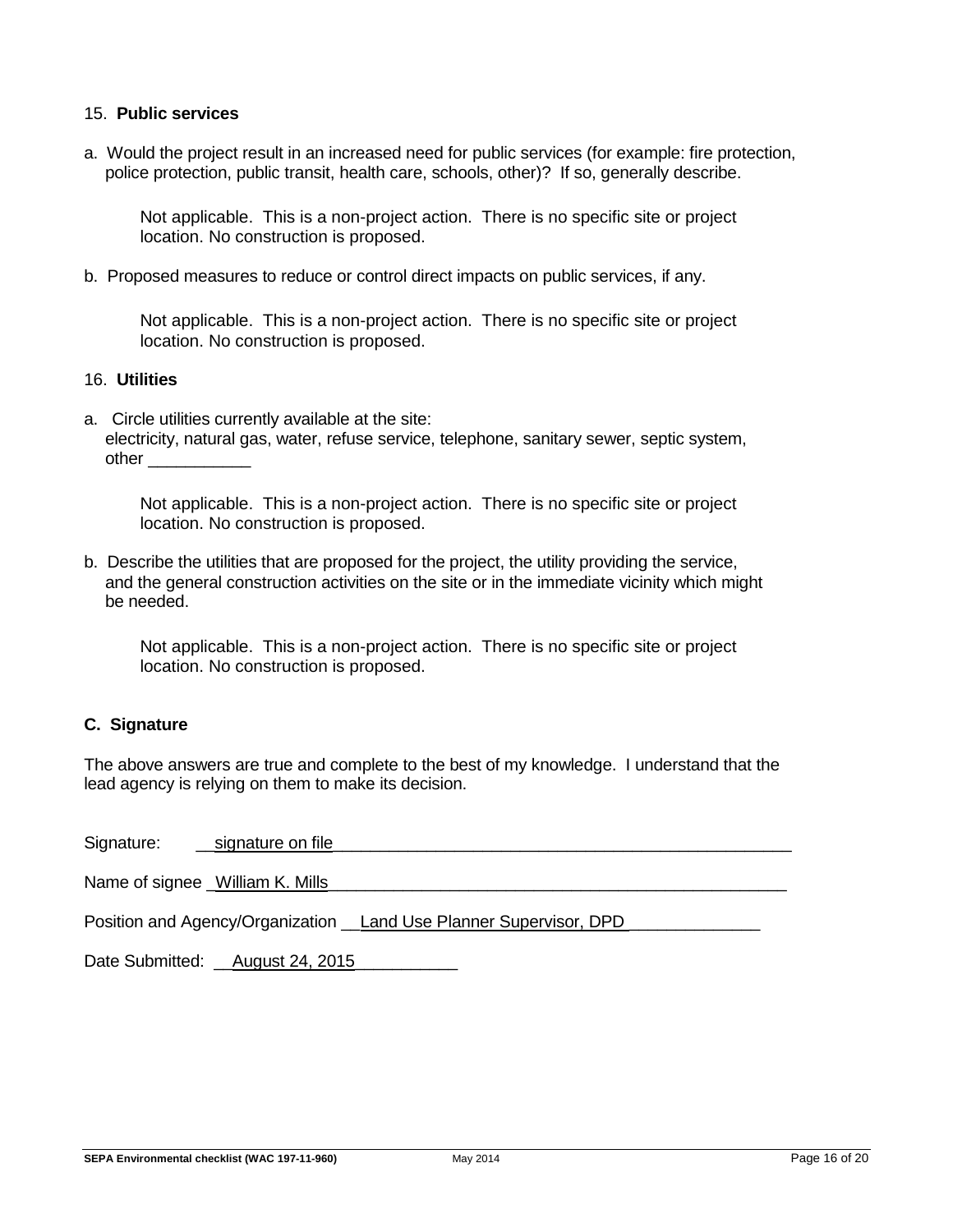## **D. supplemental sheet for nonproject actions**

### (**IT IS NOT NECESSARY** to use this sheet for project actions)

Because these questions are very general, it may be helpful to read them in conjunction with the list of the elements of the environment.

When answering these questions, be aware of the extent the proposal, or the types of activities likely to result from the proposal, would affect the item at a greater intensity or at a faster rate than if the proposal were not implemented. Respond briefly and in general terms.

1. How would the proposal be likely to increase discharge to water; emissions to air; production, storage, or release of toxic or hazardous substances; or production of noise?

The proposed amendments are a nonproject action that would amend the Land Use Code to permit transitional encampments for homeless individuals as an interim use for a one-year term on public or privately-owned property in all zones. It is expected that there is no potential for increased impacts to water, air, or noise or additional release of hazardous substances. No permanent development is proposed. Greenhouse gas (GHG) emissions have also been considered, and no changes to GHG emissions are expected as a result of this non-project action. Individual projects that may use the land use and zoning provisions of the proposal will occur over time and cannot be evaluated in terms of discharge to water, emissions to air, production, storage, or release of toxic or hazardous substances, or noise, at this stage. Such projects will be subject to environmental review (if they meet or exceed thresholds for environmental review) as they move forward.

Proposed measures to avoid or reduce such increases are:

No proposed measures are proposed beyond existing regulations at this time because the proposal does not involve any construction or development activity. A SEPA GHG Emissions Worksheet is required for all individual projects that may use the provisions of this proposal. Any potential impacts from GHG emissions will be addressed during review of development proposals on a project-specific basis.

2. How would the proposal be likely to affect plants, animals, fish, or marine life?

The potential for increased environmental impacts to plants, animals, fish or marine life is low, as no permanent development is proposed. On a site-by-site basis, future development projects could potentially result in plant and animal impacts as a result of clearing vegetation or habitat that may be present on these sites, but any impacts are expected to be minimal. The proposal does not alter existing protections to plants, animals, fish or marine life.

Proposed measures to protect or conserve plants, animals, fish, or marine life are:

No measures are proposed beyond existing regulations at this time because the proposal does not involve any construction or development activity. The City and other regulatory agencies have existing regulations to protect these resources.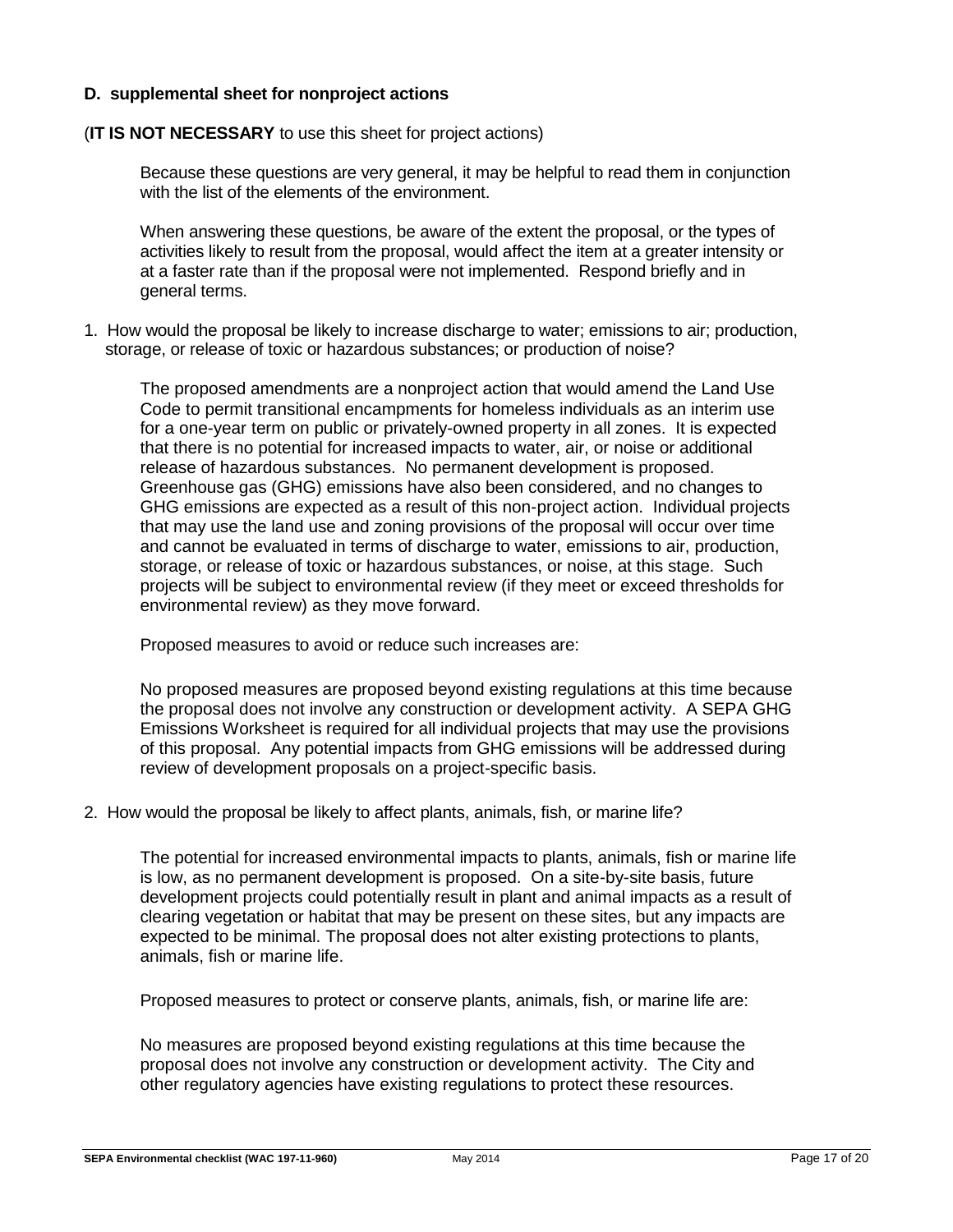3. How would the proposal be likely to deplete energy or natural resources?

The proposed amendments to the Land Use Code would be unlikely to result in any major changes to the rate of development or patterns of development in the City. As a result, the potential for increased depletion of energy and natural resources is low.

Proposed measures to protect or conserve energy and natural resources are:

No measures to protect or conserve energy are proposed beyond existing regulations at this time because the proposal does not involve any construction or development activity. The existing regulatory framework, the Land Use Code, The Shoreline Master Program, Environmentally Critical Areas Ordinance, and the City's SEPA ordinance will address impacts during review of development proposals on a project-specific basis.

4. How would the proposal be likely to use or affect environmentally sensitive areas or areas designated (or eligible or under study) for governmental protection; such as parks, wilderness, wild and scenic rivers, threatened or endangered species habitat, historic or cultural sites, wetlands, floodplains, or prime farmlands?

The proposed amendments are a nonproject action that would amend the Land Use Code to permit transitional encampments for homeless individuals as an interim use for a one year term on publicly owned and privately-owned property in all zones. The existing regulatory framework, the Land Use Code, the Shoreline Master Program, Environmentally Critical Areas Ordinance, and the City's SEPA ordinance will address impacts during review of development proposals on a project-specific basis. The existing encampment regulations in the Land Use Code do not allow location of encampments within specific Environmentally Critical Areas.

Proposed measures to protect such resources or to avoid or reduce impacts are:

No resource protection measures are proposed beyond existing regulations at this time because the proposal does not involve any construction or development activity.

5. How would the proposal be likely to affect land and shoreline use, including whether it would allow or encourage land or shoreline uses incompatible with existing plans?

No permanent structures or other permanent development would be allowed under the proposal. It is unlikely to result in any major changes to the rate of development or patterns of development in shoreline areas of the City or that are incompatible with existing plans. Encampments would be permitted subject to specific requirements of the existing Land Use Code in Section 23.42.056, including a maximum limit of three encampments City-wide at any one time. Further, on sites within all Single-Family residential zones, all other residential zones outside of Urban Centers and Urban Center Villages, and all NC1 zones outside of Urban Centers and Urban Center Villages, environmental review of project-specific encampment proposals is required if the total area of use exceeds 4,000 square feet. Since the minimum property area required by existing regulations will continue to be 5,000 square feet under the proposed amendments, establishing encampments on residentially zoned and NC1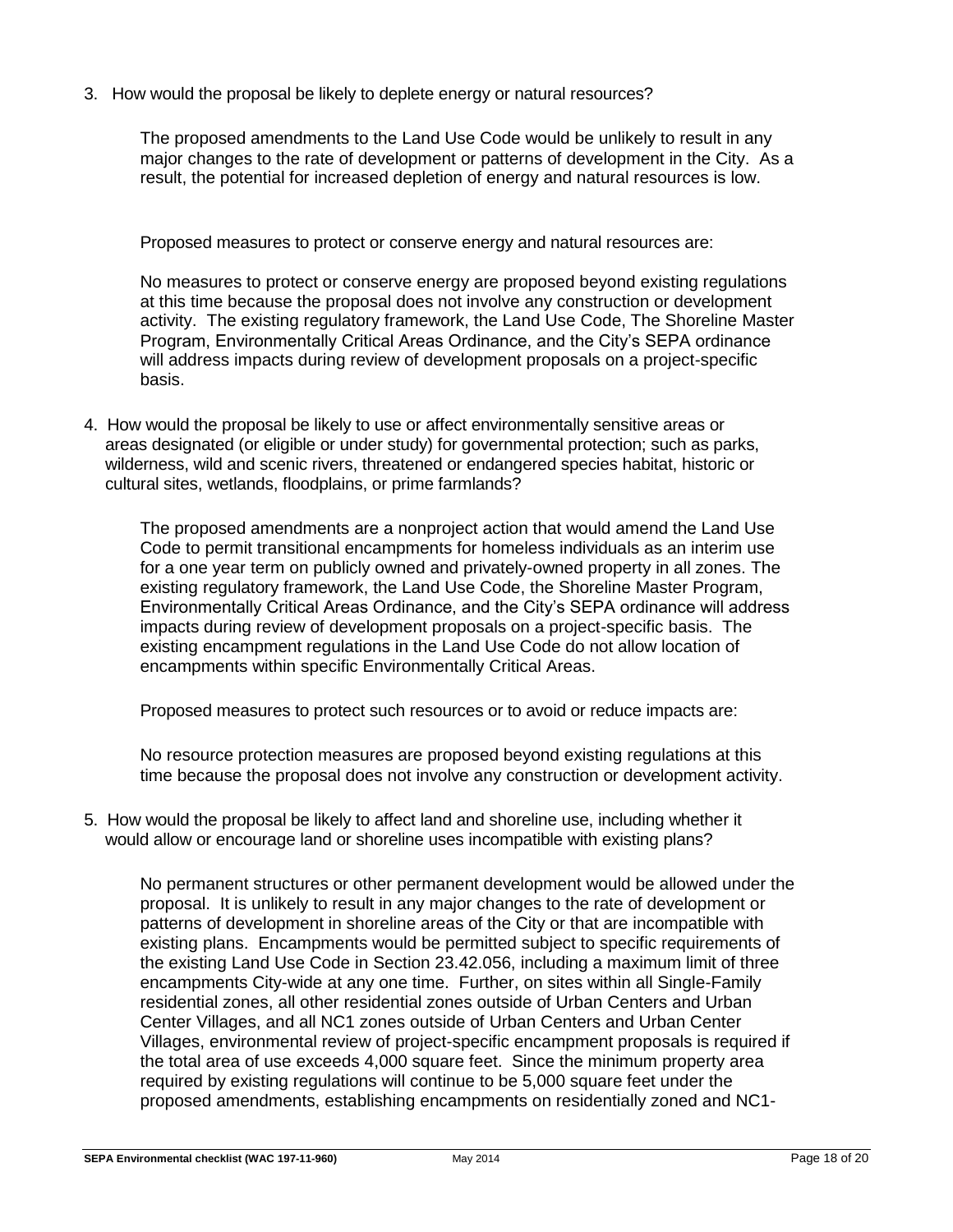zoned properties is expected to generally require environmental review. The existing regulatory framework, the Land Use Code, the Shoreline Master Program, Environmentally Critical Areas Ordinance, and the City's SEPA ordinance will address impacts during review of development proposals on a project-specific basis.

Analysis of the total number of sites that may be added City-wide by the proposal was conducted using the City's Geocortex land use mapping system. The mapping system information shows that the proposal would add about 1,600 potential properties in residential and NC1 zones to the existing parcels suitable for encampments in the nonresidential zones covered by the existing regulations. Of these, the Geocortex analysis shows that about 46 City-owned sites would be added City-wide to the total number of eligible City-owned sites (approximately 135 total within the non-residential zones allowed by current regulations), for a total of about 180 sites. In addition to Cityowned sites, the proposed amendments would allow about 670 properties owned by public entities other than the City to be included as eligible sites. Of these, about 390 are located in the non-residential zones and another 280 within residential zones. These include sites owned by entities such as King County, Sound Transit, Seattle Housing Authority, the Port of Seattle, and similar public agencies and organizations. The proposal would also allow privately owned sites within residential and NC1 zones to host encampments. The Geocortex mapping shows that there are about 1,180 parcels that may qualify under the standards of the existing regulations in Section 23.42.056. These sites are not within critical areas and have an area of at least 5,000 square feet. They are also mapped as vacant properties. Previous analysis showed that there are about 475 vacant privately owned sites in the non-residential zones authorized to host encampments under the current regulations.

Proposed measures to avoid or reduce shoreline and land use impacts are:

The proposed amendments are a nonproject action that would amend the Land Use Code to permit transitional encampments for homeless individuals as an interim use for a one year term on publicly owned or privately owned property in all zones. The specific requirements for operation and location of transitional encampments under Section 23.42.056 of the Land Use Code, including limiting each encampment to 100 persons, limiting sites to at least 5,000 square feet, requiring one-half mile proximity to transit stops, setbacks of one mile from other encampments, and prohibiting location of encampments within certain Environmentally Critical Areas, as well as safety and inspection requirements, are expected to limit the number of encampment proposals that would qualify and also limit the number of eligible sites to lower totals than the number projected by mapping alone. In addition, as noted previously, the total number of encampments allowed to operate City-wide at any one time would not exceed a maximum of three, and those three sites must be separated by at least one mile. Proposed encampment sites must also observe a one-mile dispersion from any existing encampments permitted on sites owned or controlled by religious organizations per existing Land Use Code Section 23.42.054. The proposed amendments to Section 23.42.056 would require screening for any encampment site adjacent to a lot developed with a residential use. Projects developed under the proposal are subject to review under the existing regulatory framework, the Land Use Code, the Shoreline Master Program, Environmentally Critical Areas Ordinance, and the City's SEPA ordinance. Impacts will be addressed through the review of specific projects for compliance under the provisions of these regulations.